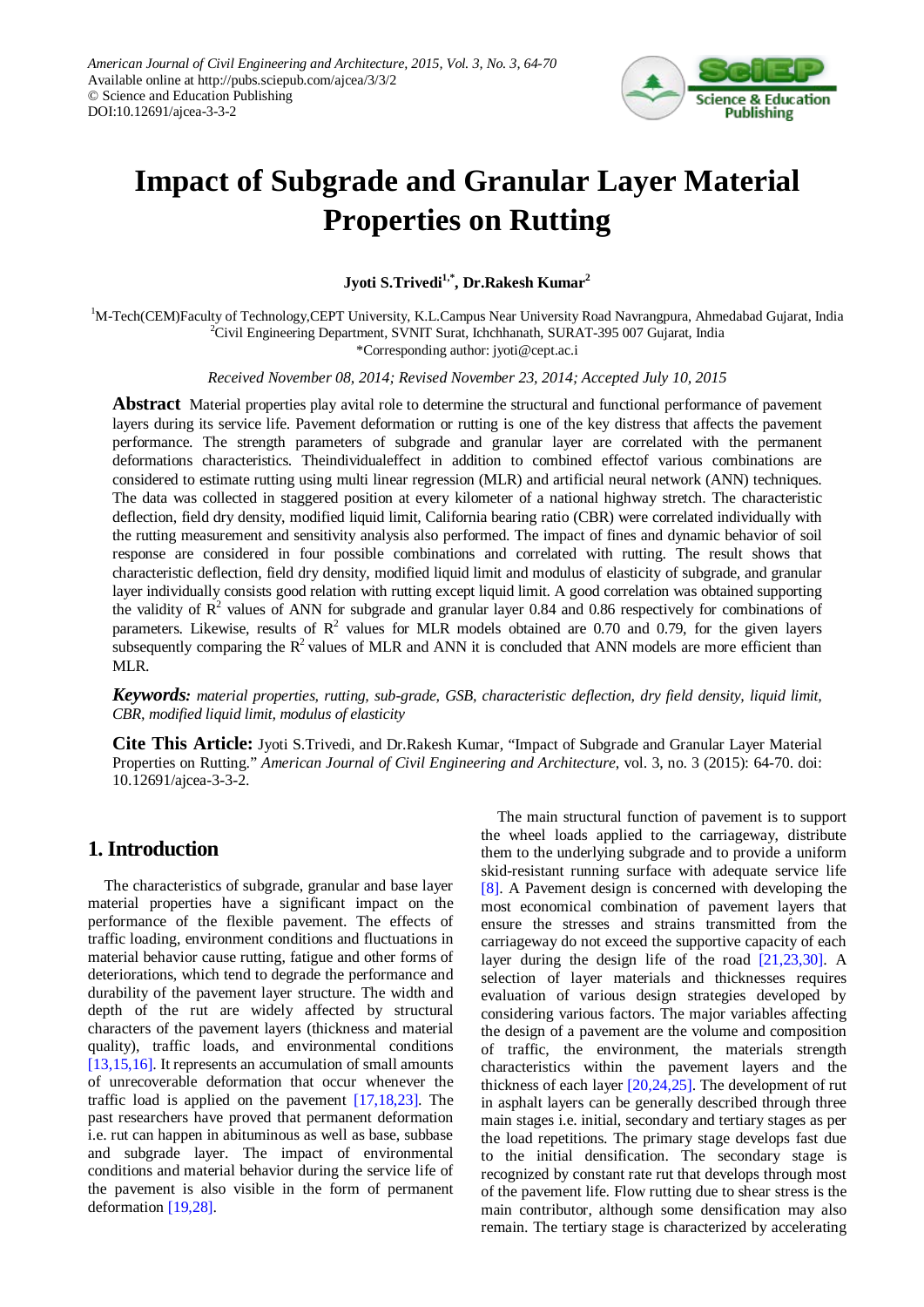rutting. The three permanent deformation stages may be difficult to observe on the pavement surface due to the effects of wear and tear and structural rutting [\[9\].](#page-6-6) The horizontal strain is used to predict and control fatigue cracking in the surface layer. Similarly, the vertical strain at the top of the subgrade is used to predict and control permanent deformation (rutting) of the pavement structure caused by shear deformation in the upper subgrade [\[7,12,13\].](#page-6-7)

Pavement material properties constantly get the change over time due to load, the influence of climate, as well as the onset of fracture or deformation. Resilient modulus and relative stiffness of various layers are the major indicators of material behavior. The factors that influence material behavior include density, water content, gradation, fine content, and temperature [\[28\].](#page-6-8)The study reported that low humidity increases the strength of the materials. The effect depends on the content of fines; that is, the resilient modulus decreases when the material reaches saturation [\[8,11,30\].](#page-6-3) In addition to this, road construction materials and road surface responses are extremely sensitive to environmental factors, particularly moisture and temperature [\[10,14,28\].](#page-6-9) Environmental variations can have a significant impact on pavement materials and the underlying subgrade, which in turn can drastically affect pavement performance. The required thickness of each layer of the flexible pavement varies widely, depending on the materials used, magnitude and number of repetitions traffic load, environmental conditions, and the desired service life of the pavement. The study carried out laboratory tests to assess the compaction, California bearing ratio (CBR) and the unconfined compression strength (UCS) characteristics of the soil samples with varying percent of fines content [\[4,6,7\].](#page-6-10)

As percentage fines increase, PI of soil increases and ultimately the strength of the soil decreases. In this study, relationship equations between dynamic cone penetration test (DCPT) index to Index and engineering properties of few subgrade with low plasticity characteristics. The tests include determination of DCP index in the field and engineering properties in the lab  $[1,5]$ . The pavement subgrade performance is a function of soil type, moisture content and applied stress condition [\[2,3,27\].](#page-6-12) The tensile tests were carried out on field cores of asphalt concrete [\[4,8,16\].](#page-6-10) The effect of coarse aggregate angularity on rut as interlocking of aggregates may resist to rutting was studied. Finding an alternative with the most cost effective or highest achievable performance parameter (i.e. FDD, Liquid limit (LL), Plasticity limit (PI), characteristic deflection, CBR, modulus of elasticity etc.;) under the given constraints, by maximizing desired factors and minimizing undesired ones is the basic concept of optimization. The stronger the correlation, the closer the score will fall to the regression line and, therefore, more accurate the prediction.

Although there are several attempts which have been made to correlate the HMA layer properties with rutting, the comprehensive effect of material properties of subgrade and subbase layers is yet to be studied. The individual and combined effects of all these material parameters need to be correlated with the rutting. Thus, the current study is limited to formulate impact of the rut on subgrade and granular layer properties of flexible pavement. The study area selected was on national

highway of India. The field surveys, as well as laboratory tests, were carried out. In this research the quantity and types of fines which have a significant influence on the performance of an unbound aggregate road base and subgrade properties are considered. Thus, this study is an attempt to establish the correlation between rutting and material properties of sub-grade and granular subbase (GSB) layer which cause progressive accumulation.

## **2. Data Collection and Analysis**

For the purpose of rut depth measurement, a 3.0-meter straight edge was utilized for measuring the rut as per the guidelines narrated in the ASTM E1703M & IRC SP 16:2004. One at the center of wheel path and two observations were made on the either side of the center of the wheel path at a 10cm transverse distance. The center of the wheel path was decided at 1.5 meters from the edge of the road carriageway [IRC: 81-1997]. The rutting measurements were made at an interval of 25 meters longitudinally. Pavement deflection is used to assess the structural adequacy of the pavement. Surface deflection depends on traffic, structural pavement section, temperature and moisture (content)of the pavement structure. For the structural evaluation of the pavement structure, deflection measurement by Benkelman Beam equipment as per the guidelines laid down in the IRC: 81- 1997. Trial pits were taken randomly in the middle of each kilometer of chainage on LHS & RHS carriageway, with the help of core cutter machine. The damage to the main carriageway, trial pits of the same thickness of the pavement were taken on the paved shoulder is provided on hard paved side shoulders. The data obtained from the trial pits were field dry density (FDD) of GSB and subgrade by using sand jar method and soil samples were tested in laboratory to obtain LL, PL, PI, CBR, Water absorption test etc. In this study, material properties in terms of strength parameters of subgrade and granular layers are correlated with rutting, independently as well as combined effect of different parameters in various combinations, by using MLR and ANN techniques. This section analyzes the correlation between the different material characteristics and rut measurement. The subgrade and GSB layer data have been considered and co-related with rutting data. Regression analysis, MLR (multi-linear regression analysis) and ANN tools were used with the help of excel and MATLAB (Visual Basic Compiled Programs).

<span id="page-1-0"></span>

**Figure 1.** Soil Characteristics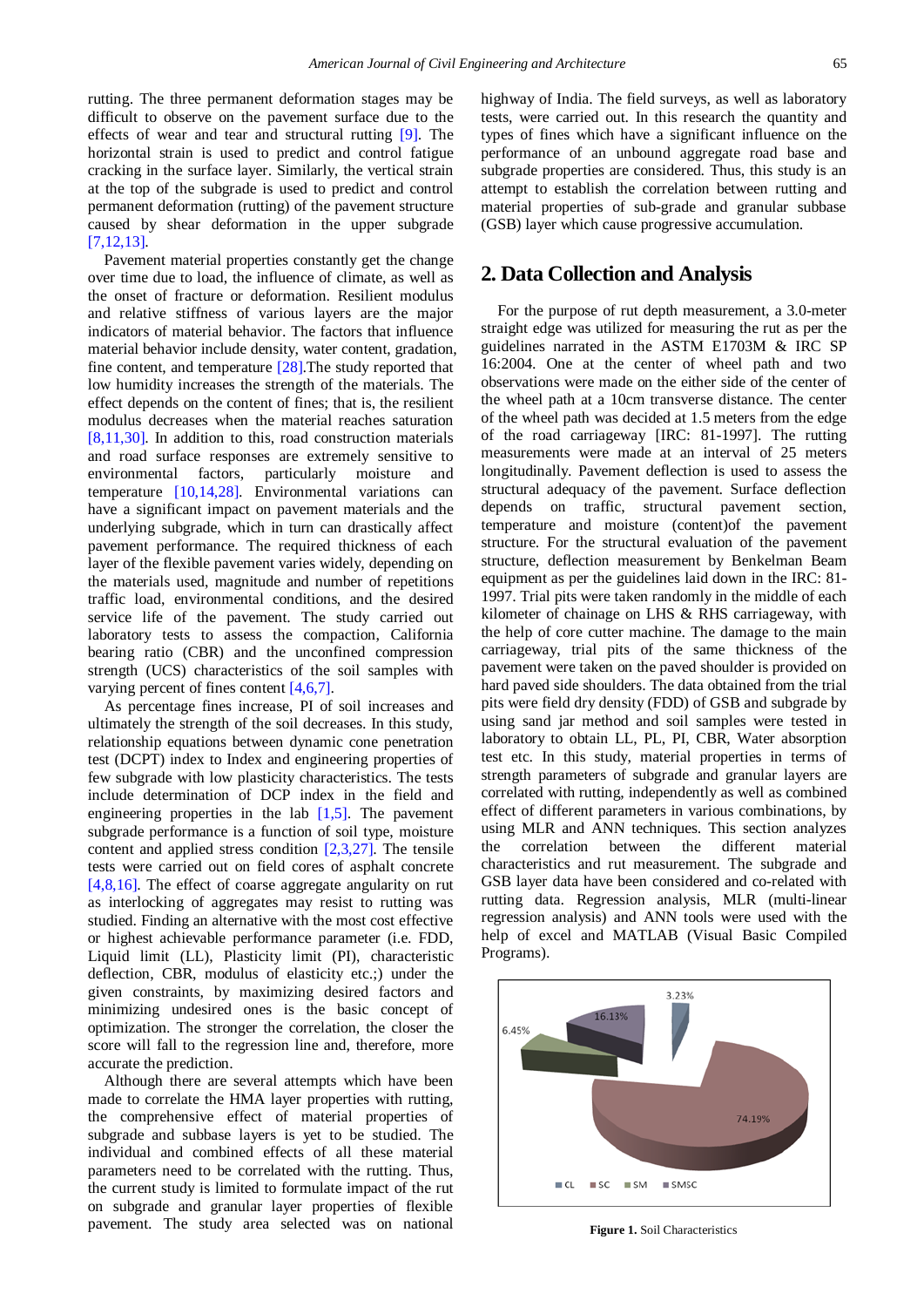<span id="page-2-0"></span>

**Figure 2.** Gradation of subgrade soil



**Figure 3.** Atterberg's limits of subgrade soil

Soil characteristics play a vital role in pavement deformation. From the trial pit test, it was estimated that study stretch soil is of four type viz. CL (3.23%), SC (74.19%), SM(6.45%) and SMSC (16.13%) classification as shown in [Figure 1.](#page-1-0) The results show that study stretch is having soil of clayey type sand (74.19%).The percentage fines more than the prescribed limit in subgrade soil create 'bathtub' effects and one of the leading cause of subgrade failure as given in [Figure 2](#page-2-0) at each chainage. The variation of LL, PL, and PI along the project stretch was examined. The results shows that compaction for more than half the study stretch was under 97% compaction level and subgrade CBR was 8% (MORTH, 2013).Liquid limit was estimated in the range of 20-36%, max. MDD 2.05 gm/cc, max. OMC 11.1% and max. CBR as 13.1%. in the subgrade layer. These illustrations will enable a clear effect of that particular parameter on rut measurement. Impact of % of coarser particle in estimating soil index properties was studied**.**  Thus if % fines are more in the subgrade, it lowers the strength, requires more water for compaction and FDD also reduces. Modified Liquid Limit (WL) is defined as % coarse of soil retained on 425 microns sieve, i.e. if coarser particles are higher in subgrade as given in Eq.1. The LL doesn't take the % coarser particle in soil subgrade while estimating LL. That may lead to conservative results of soil properties. That may mislead to consider soil properties as the major cause of structural distress, which may not.It is critical to take percentage fines into the pavement evaluation [\[4\].](#page-6-10) Modified Liquid Limit can be estimated as given in Eq.1.

$$
WL = LL x (1-C/100)
$$
 Eq.1.

Where,

WL – Modified Liquid Limit LL – Liquid Limit C - % fraction of soil retained on 425 μ sieve.

<span id="page-2-1"></span>

**Figure 4.** Modified Liquid Limit and Rutting

<span id="page-2-2"></span>

**Figure 5.** Liquid Limit and Rutting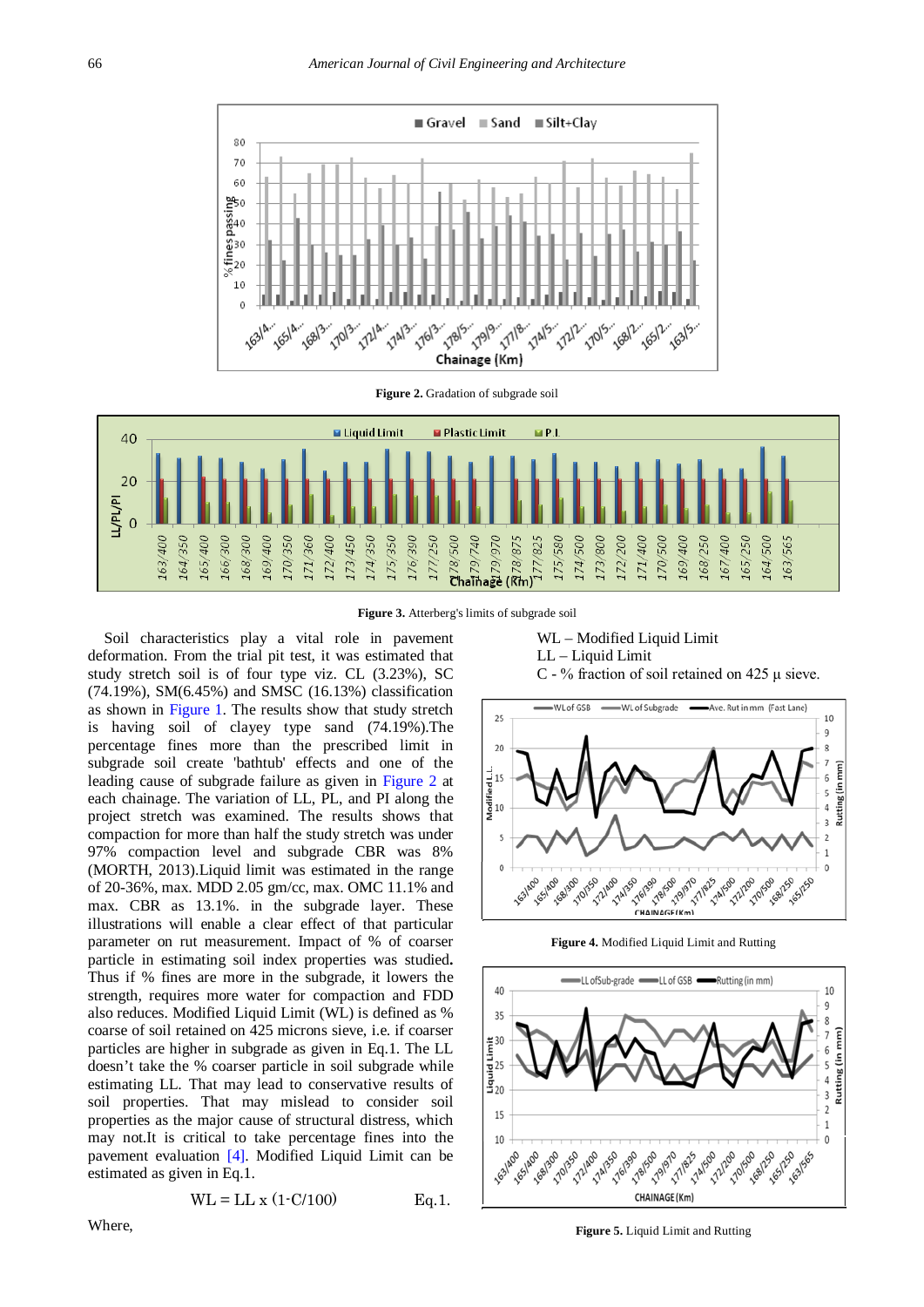<span id="page-3-0"></span>

**Figure 6.** Modulus of Elasticity and rutting **Figure 7. CBR** and rutting

<span id="page-3-1"></span>

<span id="page-3-2"></span>

**Figure 8.** Deflection versus rutting measurement

The nature of measured rutting is corresponding with modified LL more than LL as given in [Figure 4](#page-2-1) and [Figure 5.](#page-2-2) The resilient modulus can be estimated from acceptable equation (IRC-37-2012). The strength properties such as modulus of elasticity and CBR was also estimated for GSB and subgrade layer as given in [Figure 6](#page-3-0) and [Figure 7.](#page-3-1) The behavior of the subgrade is essentially elastic under the transient traffic loading with negligible permanent deformation in a single pass. Resilient modulus is the measure of its elastic behavior determined from recoverable deformation in the laboratory tests. The modulus is an important parameter for the design and the performance of a pavement.

[Figure 8](#page-3-2) the total measured rutting in this study ranges from 4 to 8 mm. Besides characteristics deflection of GSB and subgrade, this amount of variation impacts the surface rutting and also been contributed to the variation of asphalt concrete(AC) layer construction.

# **3. Result and Discussion**

An optimization procedure is used by first calculating the effect of all strength parameters values for subgrade and GSB layers, then choosing the solution identifying

root-mean-square error between the results. The method was used on pavement sections with known layer thicknesses and chainages(points 1-33) as given in [Figure 4](#page-2-1) & [Figure 5.](#page-2-2) Later, the individual and combined effects of parameters for optimization are validated through MLR and ANN techniques. The result shows the relationship between subgrade individual parameters and rutting is given in [Table 1.](#page-4-0) The analysis shows that FDD have a strong impact on rutting and characteristic deflection, whereas modified liquid limit consists less relationship with rutting, CBR, and Modulus of elasticity are moderately related with the rutting, and there is no connection between liquid limit of subgrade and rutting. [Table 2](#page-4-1) is the summary of results of correlation between different parameters of GSB and rutting. FDD, Liquid Limit, Characteristic deflection and modulus of elasticity are moderately correlated with the rutting. Among these parameters, FDD affects fairly more than the others. Modified Liquid Limit and CBR not related to rutting.

Combined effect of parameters on rutting (MLR).The parameters of different combinations are related with the rutting by MLR. The results are as shown in [Table 4.](#page-4-2) Relations of all combinations are good, as  $R^2$  is right. For combination 3 in GSB,  $R^2$  is right, but it shows that as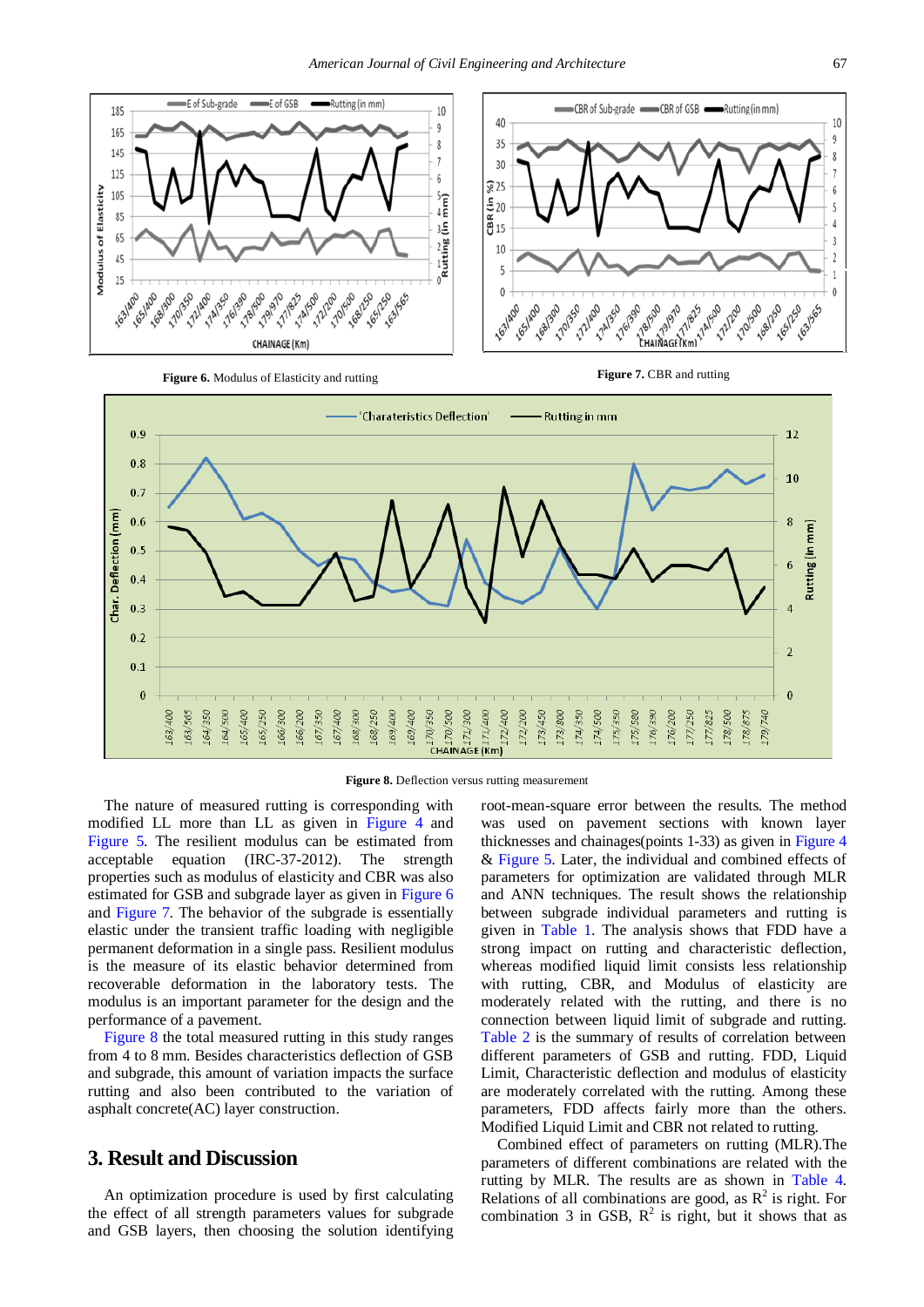modulus of elasticity increased rutting also increases. As per [Table 4,](#page-4-2) there is a moderate relationship between these two parameters. So these two contradictory results are objectionable.

|  |  | Table 1. Summary of results of relation between rutting and individual parameters of Subgrade |
|--|--|-----------------------------------------------------------------------------------------------|
|--|--|-----------------------------------------------------------------------------------------------|

<span id="page-4-0"></span>

| Parameter "X" (independent variable) | Parameter "Y." (dependent variable) | Equation                         | R <sub>2</sub> |
|--------------------------------------|-------------------------------------|----------------------------------|----------------|
| Char. Deflection (in mm)             | Rutting (in mm)                     | $y = 30.48$ x2 - 27.95 x + 11.05 | 0.47           |
| FDD.                                 | Rutting (in mm)                     | $y = -24.56x + 52.67$            | 0.69           |
| Liquid Limit (LL)                    | Rutting (in mm)                     | $y = 0.784x + 25.92$             | 0.19           |
| Modified LL (WL)                     | Rutting (in mm)                     | $y = 1.078x + 7.707$             | 0.45           |
| <b>CBR</b>                           | Rutting (in mm)                     | $y = -0.490x + 9.208$            | 0.25           |
| Mod. Of Elasticity (E)               | Rutting (in mm)                     | $y = -3.004x + 78.44$            | 0.27           |

**Table 2. Summary of results of relation between rutting and individual parameters of GSB**

<span id="page-4-1"></span>

| For GSB                              |                                    |                                  |                |  |
|--------------------------------------|------------------------------------|----------------------------------|----------------|--|
| Parameter "X" (independent variable) | Parameter "Y" (dependent variable) | Equation                         | R <sub>2</sub> |  |
| Char. Deflection (in mm)             | Rutting (in mm)                    | $y = 30.48$ x2 – 27.95 x + 11.05 | 0.47           |  |
| FDD.                                 | Rutting (in mm)                    | $y = -26.72x + 61.53$            | 0.49           |  |
| Liquid Limit (LL)                    | Rutting (in mm)                    | $y = 0.549x - 7.622$             | 0.39           |  |
| Modified LL (WL)                     | Rutting (in mm)                    | $y = 0.086x + 5.347$             | 0.006          |  |
| <b>CBR</b>                           | Rutting (in mm)                    | $y = 0.071x + 3.344$             | 0.007          |  |
| Mod. Of Elasticity (E)               | Rutting (in mm)                    | $y = -0.230x + 44.02$            | 0.45           |  |

#### **Table 3. Combinations of parameters for MLR and ANN**

<span id="page-4-3"></span>

| Combination | Parameters                     |
|-------------|--------------------------------|
|             | Char. Deflection, FDD, LL, CBR |
|             | Char. Deflection, FDD, LL, E   |
|             | Char. Deflection, FDD, WL, CBR |
|             | Char. Deflection, FDD, WL, E   |

### have astrong relationship with the rutting and not correlated or derived from any other parameters in the study. Hence, these two variables remain constant, and the other parameters are varied as they are dependent on other parameters in the study which is explained before. The different combinations are made as shown in [Table 3,](#page-4-3) and MLR and ANN techniques are applied for the model development and optimized it for the same. [Table 5](#page-4-4)

# **Table 4. Combined effects of parameters on rutting**

<span id="page-4-2"></span>

| Layer      | Combination    | Equation of MLR                                                     | $R^2$ |
|------------|----------------|---------------------------------------------------------------------|-------|
| Sub-grade  |                | $y = 1.951$ $x1 - 19.091$ $x2 + 0.001$<br>$x3 - 0.189 x4 + 42.379$  | 0.719 |
|            | 2              | $y = 1.998$ $x1 - 18.878$ $x2 +$<br>$0.0002$ x3 - 0.034 x4 + 42.750 | 0.720 |
|            | 3              | $y = 0.676$ $x1 - 18.120$ $x2 + 0.147$<br>$x3 - 0.109 x4 + 38.704$  | 0.743 |
|            | 4              | $y = 0.711$ $x1 - 17.993$ $x2 + 0.146$<br>$x3 - 0.020 x4 + 38.902$  | 0.743 |
| <b>GSB</b> |                | $y = 4.441$ $x1 - 15.419$ $x2 + 0.336$<br>$x3 - 0.103 x4 + 23.734$  | 0.785 |
|            | $\mathfrak{D}$ | $y = 4.080$ x1 - 13.033 x2 + 0.266<br>$x3 - 0.071$ $x4 + 35.851$    | 0.797 |
|            | 3              | $y = 5.425$ $x1 - 20.582$ $x2 + 0.180$<br>$x3 + 0.038 x4 + 43.488$  | 0.700 |
|            | 4              | $y = 4.515$ x1 - 16.363 x2 + 0.149<br>$x3 - 0.092 x4 + 51.955$      | 0.744 |

As per the analysis, It is clear that there is strong, moderate and poor relation between rutting and other parameters. It also signifies that there is an enormous difference of relationship between the parameters for subgrade and GSB. The liquidlimit of the subgrade is poorly related with the rutting, but the relation is moderate for GSB. CBR and modified liquid limit of GSB layer have no impact on rutting, during the same parameters of the subgrade show relationship with the rutting. Therefore, it is acomplex decision, which parameters should be taken for combined effect on rutting. The solution to this problem is the *sensistivity of* different combinations of variables have been done. In these 4-combinations of [Table 3,](#page-4-3) characteristic deflection and field dry density

#### **Table 5. Statistical table obtained by MLR**

<span id="page-4-4"></span>

| Combination                                                                                                                         | Subgrade |          | <b>GSB</b> |         |  |
|-------------------------------------------------------------------------------------------------------------------------------------|----------|----------|------------|---------|--|
|                                                                                                                                     | t-stat   | P-value  | t-stat     | P-value |  |
|                                                                                                                                     | 4.785    | 0.000    | 2.374      | 0.025   |  |
|                                                                                                                                     | 1.421    | 0.167    | 3.842      | 0.001   |  |
| $\mathbf{1}$                                                                                                                        | $-4.624$ | 0.000    | $-3.871$   | 0.001   |  |
|                                                                                                                                     | 0.020    | 0.984    | 3.679      | 0.001   |  |
|                                                                                                                                     | $-1.530$ | 0.138    | 1.308      | 0.202   |  |
|                                                                                                                                     | 4.837    | 0.000    | 3.532      | 0.002   |  |
| $\overline{2}$                                                                                                                      | 1.455    | 0.158    | 3.519      | 0.002   |  |
|                                                                                                                                     | $-4.540$ | 0.000    | $-3.175$   | 0.004   |  |
| 3                                                                                                                                   | 0.003    | 0.998    | 3.013      | 0.006   |  |
|                                                                                                                                     | $-1.552$ | 0.133    | $-1.825$   | 0.080   |  |
|                                                                                                                                     | 4.858    | 0.000    | 4.447      | 0.000   |  |
|                                                                                                                                     | 0.437    | 0.665    | 4.030      | 0.000   |  |
|                                                                                                                                     | $-4.608$ | 0.000    | $-4.652$   | 0.000   |  |
|                                                                                                                                     | 1.547    | 0.134    | 1.510      | 0.143   |  |
| $-0.917$<br>0.367<br>4.899<br>0.000<br>0.458<br>0.651<br>$\overline{4}$<br>$-4.539$<br>0.000<br>1.534<br>0.137<br>0.360<br>$-0.932$ | 0.422    | 0.676    |            |         |  |
|                                                                                                                                     |          |          | 5.498      | 0.000   |  |
|                                                                                                                                     |          |          | 3.444      | 0.002   |  |
|                                                                                                                                     |          |          | $-3.652$   | 0.001   |  |
|                                                                                                                                     |          |          | 1.351      | 0.188   |  |
|                                                                                                                                     |          | $-2.175$ | 0.039      |         |  |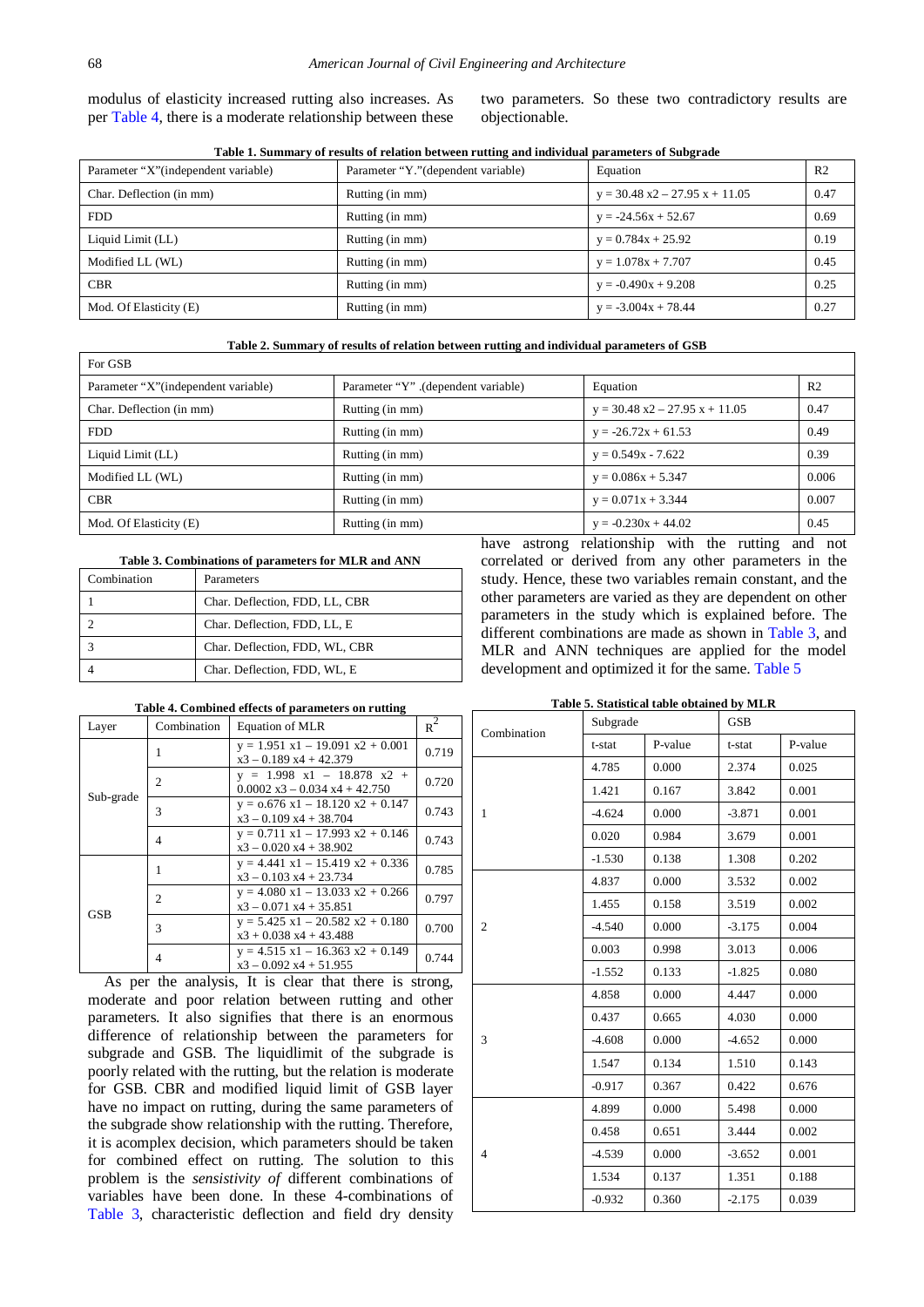ANN technique is used to find the relation of combined parameters of different combinations and rutting by using MATLAB tool. [Table 6](#page-5-0) shows the relative importance of parameters and  $\mathbb{R}^2$  results for various combinations of thesubgrade. All the combinations are strongly correlated with the rutting. The relative importance is highest for characteristic deflection, modulus of elasticity, modified

liquid limit and themodified liquid limit for the combinations 1, 2, 3 & 4 respectively. Similarly for GSB, all the combinations are strongly correlated with the rutting. The relative importance is highest for FDD, modulus of elasticity, FDD and FDD for the combinations 1, 2, 3 & 4 respectively which indicates they are highly significant parameters towards rutting.

<span id="page-5-0"></span>

| Combination    | Parameters(independent variables) | Sub-grade           |                |                     | <b>GSB</b>     |  |
|----------------|-----------------------------------|---------------------|----------------|---------------------|----------------|--|
|                |                                   | Relative Importance | R <sub>2</sub> | Relative Importance | R <sub>2</sub> |  |
|                | Deflection                        | 35.81%              |                | 28.41%              |                |  |
|                | <b>FDD</b>                        | 15.38%              | 0.8172         | 32.23%              | 0.859          |  |
| 1              | Liquid Limit                      | 18.60%              |                | 16.03%              |                |  |
|                | <b>CBR</b>                        | 30.21%              |                | 23.33%              |                |  |
|                | Deflection                        | 14.42%              |                | 17.29%              |                |  |
| $\overline{2}$ | <b>FDD</b>                        | 24.04%              | 0.7586         | 21.02%              | 0.828          |  |
|                | Liquid Limit                      | 30.64%              |                | 28.22%              |                |  |
|                | Mod. Of Elasticity                | 30.91%              |                | 33.47%              |                |  |
|                | Deflection                        | 18.88%              |                | 13.16%              |                |  |
|                | <b>FDD</b>                        | 26.89%              | 0.8446         | 37.95%              | 0.757          |  |
| 3              | Modified LL                       | 30.91%              |                | 30.39%              |                |  |
|                | <b>CBR</b>                        | 23.32%              |                | 18.50%              |                |  |
| 4              | Deflection                        | 22.76%              |                | 27.97%              |                |  |
|                | <b>FDD</b>                        | 27.68%              | 0.7225         | 29.09%              |                |  |
|                | Modified LL                       | 28.04%              |                | 22.18%              | 0.792          |  |
|                | Mod. Of Elasticity                | 21.52%              |                | 20.75%              |                |  |

#### **Table 6. Results of ANN technique for Subgrade:**

## **4. Conclusion**

The objective of the paper is to examine the strength parameters of subgrade and GSB layer which impact on rutting. Its sensitivity analysis is carried out by considering strength parameter effect individually and in each combination of its effects towards rutting. Results are optimized through regression correlation and an effective combined result identified of strength parameter is validated through MLR and ANN technique.

This study attempts to accomplish majorly: a) to analyse the effect of different parameters of sub-grade and GSB on rutting, individually, b) to formulate and distinguish the combined effect of various combinations of variables by using MLR and ANN, and c) To calculate the relative importance of variables in each combination. From the results obtained, the following conclusions were drawn:

1. From the results of regression of individual parameters, the optimization concluded that FDD, characteristic deflection and modified liquid limit consist right relation as compared to liquid limit, CBR and elasticity modulus of subgrade, and relation of characteristic deflection, FDD, Liquid limit, modulus of elasticity is much better than modified liquid limit and CBR for GSB layer.

2. Sensitivity analysis of gradation percentage fines is the major impact towards rutting which is covered by this study as effect of modified liquid limit which results 0.45  $R<sup>2</sup>$  for subgrade layer when taken as individual parameter

and gives good resultin combined effect parameters for combination  $3 \& 4$ . Thus, it states that theeffect of modified liquid limit is an important parameter to be considered which has not yet considered its impact towards rutting.

3. Optimization of MLR results shows that the good fit between the parameters of all the combinations and rutting for both the layers with  $R^2$  is more than 0.70. The comparison of  $\mathbb{R}^2$ , t-stat and P-value shows the combination-4 having parameters Characteristic deflection, FDD, Modified LL and elasticity modulus of subgrade gives strong relation with rutting and the combination-2 containing parameters deflection, FDD, Liquid Limit and elasticity modulus of GSB have more influence on rutting having  $R^2$  value 0.79.

4. The results of ANN models describes that the parameters characteristic deflection, FDD, Modified LL and CBR in combination-3 have a greater influence on rutting which is recognized by the highest  $\mathbb{R}^2$  value of 0.84 among all combinations; while for GSB layer, characteristic deflection, FDD, liquid limit and CBR of combination-1 effects on rutting considerably, which is proved by  $\mathbb{R}^2$  is equal to 0.86.

5. Comparison of MLR and ANN models concludes that characteristic deflection, FDD and modified liquid limit are the most influencing parameters of subgrade that affect rutting, but the elasticity modulus have more influence on rutting than CBR in MLR model and viceversa for ANN model. For GSB layer, characteristic deflection, Liquid limit are the significant factors that effects on rutting, furthermore elasticity modulus gives